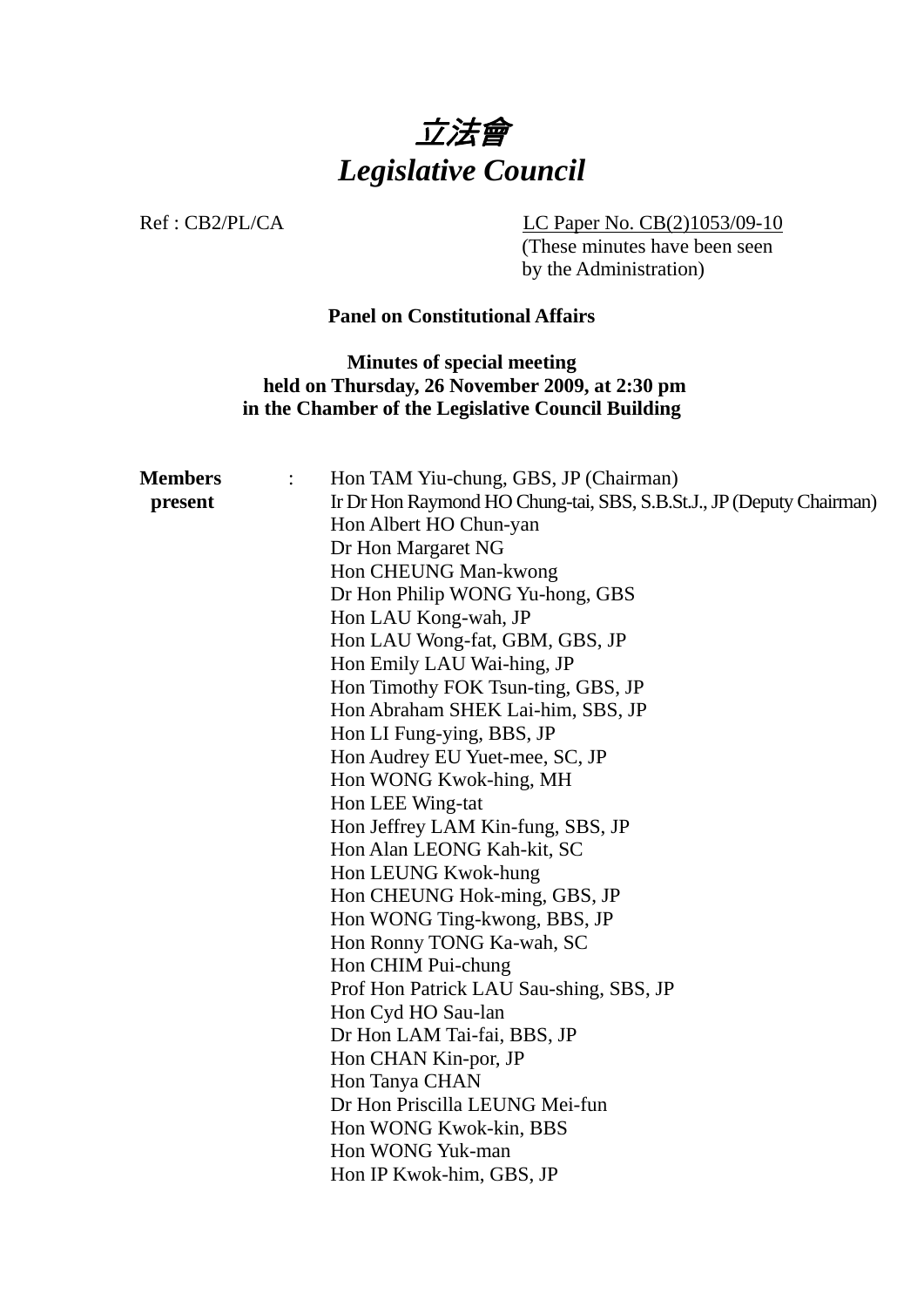|                                       |                | Hon Mrs Regina IP LAU Suk-yee, GBS, JP<br>Dr Hon PAN Pey-chyou<br>Hon Paul TSE Wai-chun<br>Dr Hon Samson TAM Wai-ho, JP                                                                                                                                                                                                                                                     |
|---------------------------------------|----------------|-----------------------------------------------------------------------------------------------------------------------------------------------------------------------------------------------------------------------------------------------------------------------------------------------------------------------------------------------------------------------------|
| <b>Members</b><br>attending           |                | : Hon LEE Cheuk-yan<br>Dr Hon Joseph LEE Kok-long, SBS, JP                                                                                                                                                                                                                                                                                                                  |
| <b>Members</b><br>absent              | $\ddot{\cdot}$ | Hon Mrs Sophie LEUNG LAU Yau-fun, GBS, JP<br>Hon WONG Yung-kan, SBS, JP<br>Hon Miriam LAU Kin-yee, GBS, JP<br>Hon CHEUNG Kwok-che                                                                                                                                                                                                                                           |
| <b>Public Officers :</b><br>attending |                | Mr Stephen LAM Sui-lung<br>Secretary for Constitutional and Mainland Affairs<br>Mr Joshua LAW Chi-kong<br>Permanent Secretary for Constitutional and Mainland Affairs<br>Miss Adeline WONG Ching-man<br>Under Secretary for Constitutional and Mainland Affairs<br>Ms Joyce HO Kwok-shan<br>Principal Assistant Secretary for Constitutional and Mainland<br><b>Affairs</b> |
| <b>Clerk</b> in<br>attendance         |                | Miss Flora TAI<br>Chief Council Secretary (2)3                                                                                                                                                                                                                                                                                                                              |
| <b>Staff</b> in<br>attendance         |                | Mr Arthur CHEUNG<br>Senior Assistant Legal Adviser 2<br>Ms Clara TAM<br><b>Assistant Legal Adviser 9</b><br><b>Mrs Eleanor CHOW</b><br>Senior Council Secretary (2)4<br>Mrs Fonny TSANG<br>Legislative Assistant (2)3                                                                                                                                                       |

 $- 2 - -$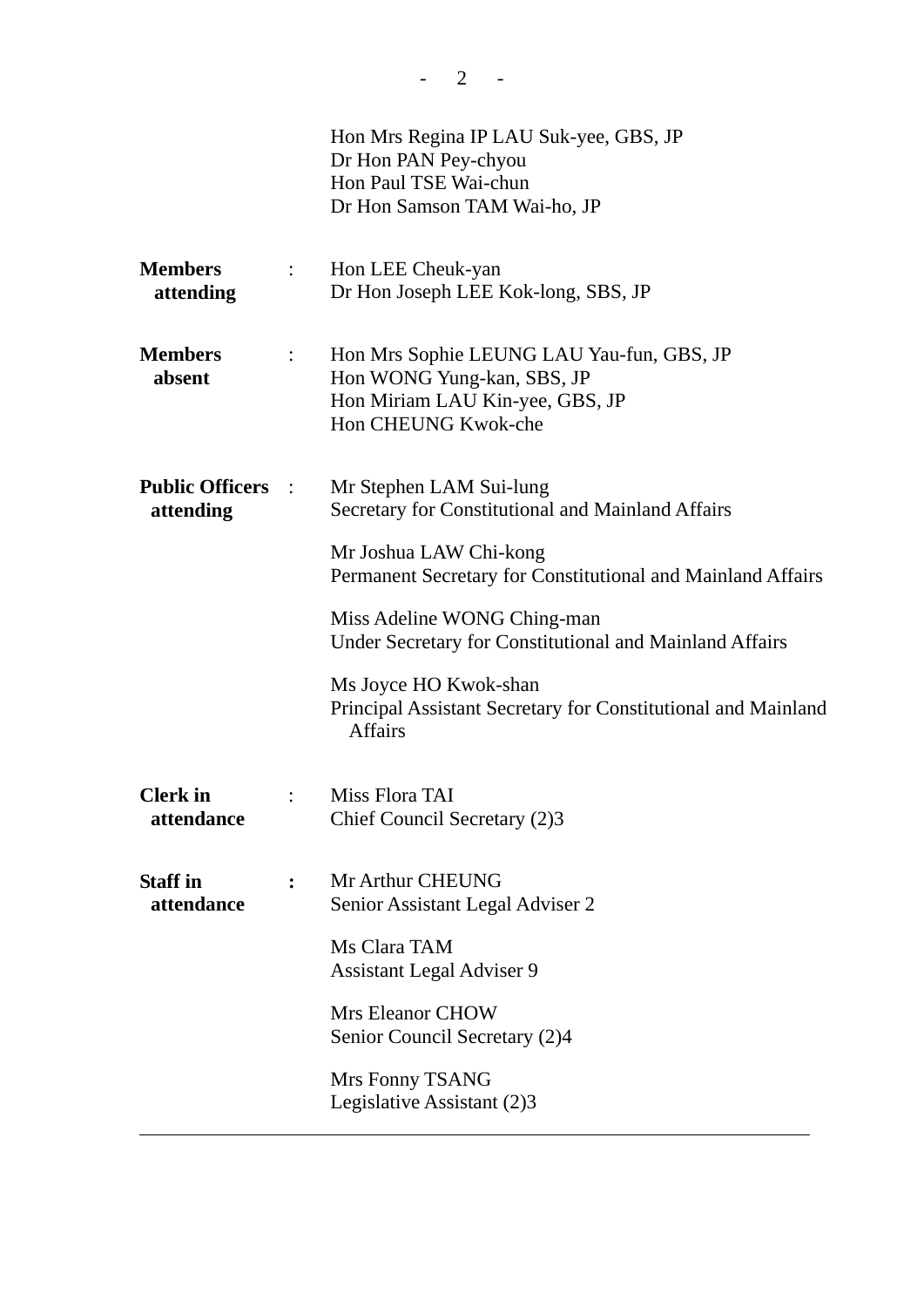## **I. Consultation Document on Methods for Selecting the Chief Executive and for Forming the Legislative Council in 2012**

 Secretary for Constitutional and Mainland Affairs (SCMA) said that the Government had published the Consultation Document on Methods for Selecting the Chief Executive (CE) and for Forming the Legislative Council (LegCo) in 2012 (the Consultation Document) to consult the public on how these two electoral methods in 2012 could be further democratised. He briefed members on the Consultation Document which put forward the directions which might be considered regarding the two electoral methods for 2012, the key elements of which included -

## For the election of CE

- (a) increasing the number of members of the Election Committee (EC) to not more than 1 200;
- (b) increasing the number of members of the four sectors by the same proportion, i.e. adding 100 members for each sector;
- (c) allocating most of the newly added 100 seats for the fourth sector (i.e. LegCo, District Councils (DCs), Heung Yee Kuk, Hong Kong deputies to the National People's Congress (NPC) and Hong Kong members of the National Committee of the Chinese People's Political Consultative Conference) to DC members;
- (d) electing representatives of DCs in EC from among elected DC members;

For the election of LegCo

- (e) increasing the number of seats from 60 to 70 with the five additional seats to be returned by geographical constituencies (GCs) through direct election and another five seats to be allocated to DC functional constituencies (FCs);
- (f) having the five new DC FC seats and the existing DC FC seat returned through election among elected DC members; and
- (g) maintaining the existing arrangement of allowing permanent residents of the Hong Kong Special Administrative Region (HKSAR) who were not of Chinese nationality or who had right of abode in foreign countries to stand in the elections for 12 FC seats.

#### Action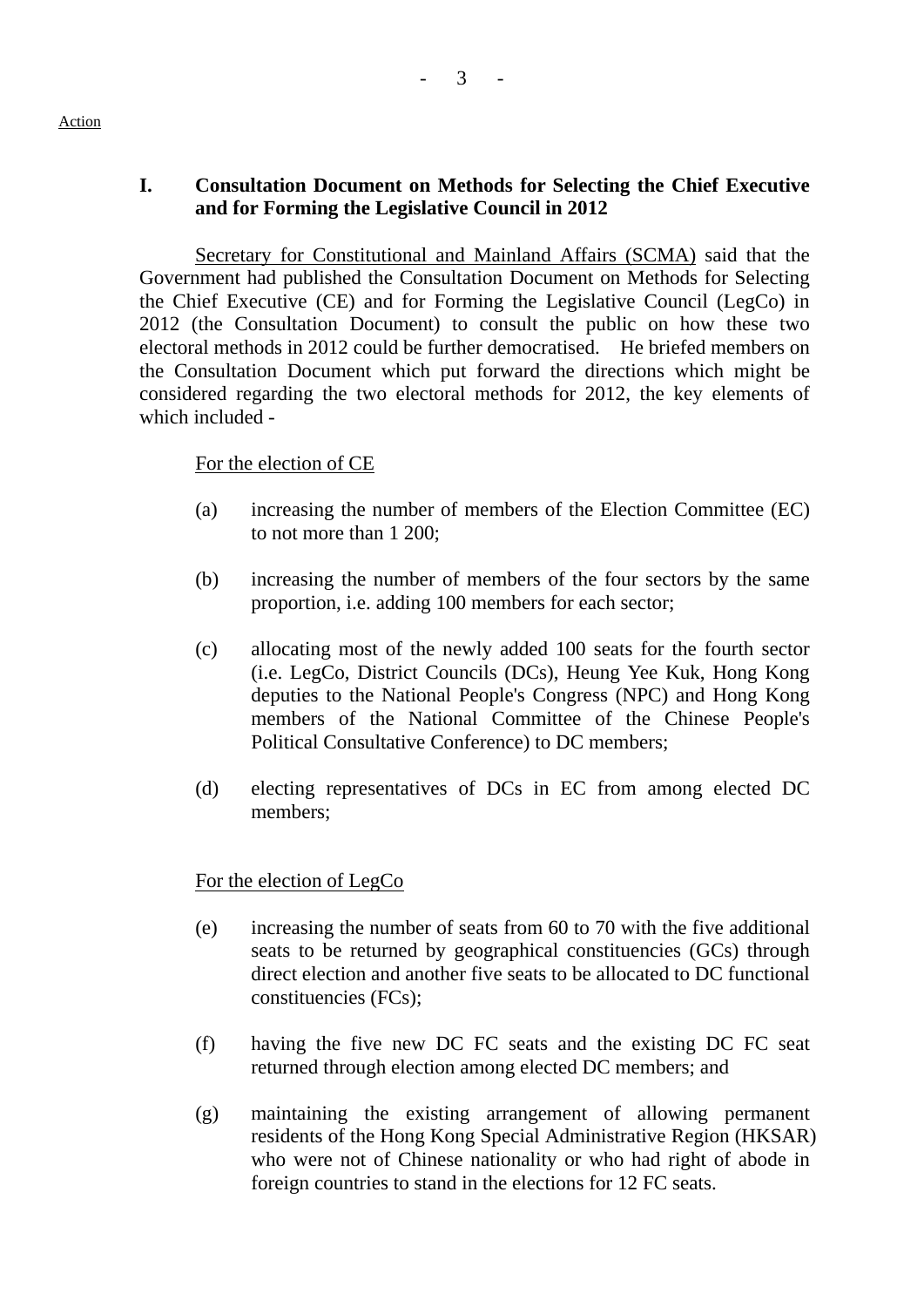- 2. Members noted the following documents on the subject under discussion
	- (a) Statement by the Chief Secretary for Administration (CS) on the Consultation Document at the Council meeting on 18 November 2009; and
	- (b) Background brief on "Constitutional Development" prepared by the LegCo Secretariat [LC Paper No. CB(2)349/09-10(01)].

## Electoral method for CE for 2012

3. Mr Ronny TONG said that there was no dispute that EC should be transformed into the nominating committee when universal suffrage for CE was implemented in 2017. However, the Administration's proposal of enhancing the democratic elements of EC through the participation of DC members who had a public mandate was far from satisfactory, as compared with the proposal put forward by pan-democratic Members, given that the number of EC members returned through direct election would still be less than 200. He explained that pan-democratic Members proposed to include all the 405 elected DC members in EC so that the number of EC members returned through direct election would be nearly 600, i.e. almost half of its total membership. The Administration's proposal to have all DC FC seats elected from among elected DC members was merely a form of indirect election. With the proposed increase of the number of EC members for nominating candidates for the office of CE to 150, the overall effect would reduce the democratic elements of the CE election. He therefore considered the preliminary package of proposals regarding the CE election in the Consultation Document retrogressive.

4. SCMA disagreed that the preliminary package of proposals regarding the CE election in the Consultation Document were retrogressive. He recalled that when the package of proposals for the methods of selecting CE in 2007 and for forming LegCo in 2008 (the 2005 proposed package) was discussed, the proposal to include all DC members into EC had been criticised as creating imbalance of participation among different sectors of EC, resulting in unfairness. SCMA explained that the four sectors of the existing EC already had broad representation. In order to maintain the principle of balanced participation, the proportion of the four sectors of EC should remain unchanged. The number of EC members returned by direct election in the second, third and fourth sectors at present were 200, 50 and 30 respectively. According to the Administration's proposal, the number of EC members in the second sector who were elected on a "one-person-one-vote" basis would be increased to 300. The Administration considered that its proposal would enhance the representativeness of EC, which would help transform EC into the nominating committee when universal suffrage for CE was implemented in 2017.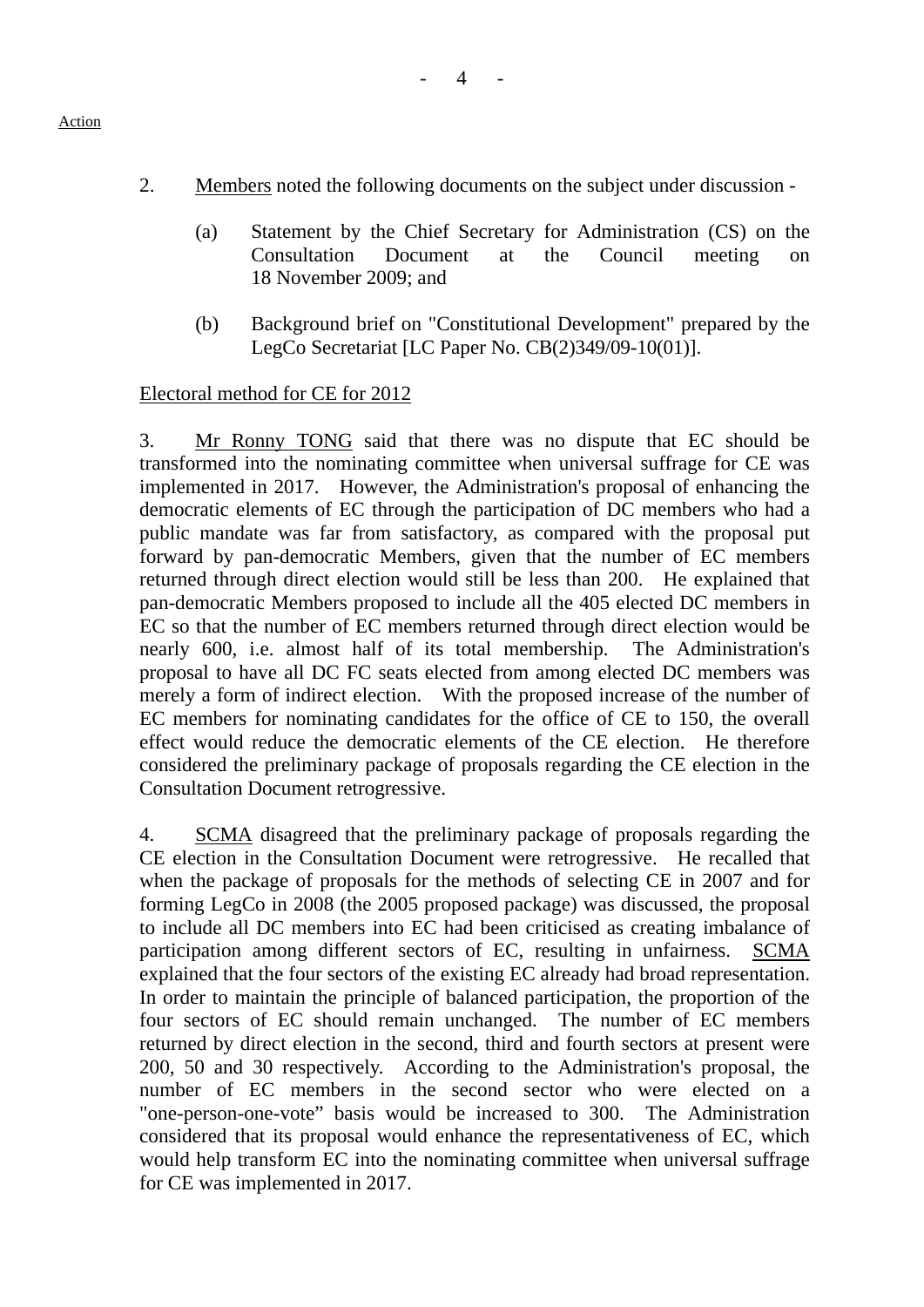5. In response to Mr LEE Wing-tat's request for the Administration's assurance that the CE election in 2017 would be a contested one, SCMA said that in the penultimate paragraph of its "Decision on Issues Relating to the Methods for Selecting CE of HKSAR and for Forming LegCo of HKSAR in 2012 and on Issues Relating to Universal Suffrage" adopted on 29 December 2007 (the NPCSC Decision), the Standing Committee of NPC (NPCSC) provided a framework on the universal suffrage model for CE. According to the NPCSC Decision, the nominating committee could be formed with reference to the current provisions regarding EC in Annex I to the Basic Law (BL). The nominating committee should nominate in accordance with democratic procedures a certain number of candidates for the office of CE, who was to be elected through universal suffrage by all registered voters of HKSAR. Given that the NPCSC Decision had made it clear that the election of CE in 2017 would be implemented by universal suffrage under the one-person-one-vote system, members could discuss how EC for 2012 should be formed, and whether and how it should be transformed as the nominating committee in 2017. If consensus could be reached on these issues, the only outstanding issue would be the nomination procedure.

## Electoral method for LegCo for 2012

## *The Administration's proposal to allocate five additional FC seats to DC members*

6. Mrs Regina IP expressed concern about the Administration's proposal to allocate five additional FC seats to DC members. She observed that as some DC members were returned from a constituency area with a small electorate or returned uncontested, some of them would often focus on the interests of their districts only. As a result, many policies or initiatives for the overall needs of the society could not be proceeded with because of their opposition at district level. She asked how such contradiction could be resolved if their participation in LegCo business was to be enhanced. Mrs IP further enquired whether the electoral method for forming LegCo in 2016 would be further democratised in the same manner.

7. SCMA said that the concern raised by Mrs IP was not new, but he would look at the issue from two perspectives. First, the Administration strived to further democratise the two electoral methods in 2012 within the framework laid down in the NPCSC Decision. The proposal to allocate a total of six FC seats to DC members would broaden substantially the electorate base of FCs to more than three million, thereby enhancing its representativeness. Second, although some DC members were returned from a constituency area with a small electorate, the six DC members who wished to become LegCo Members would have to seek support from the 405 elected DC members who had a public mandate. The DC FC Members so elected therefore were expected to have a broader perspective. While DC members might bring district matters into LegCo, they had to pay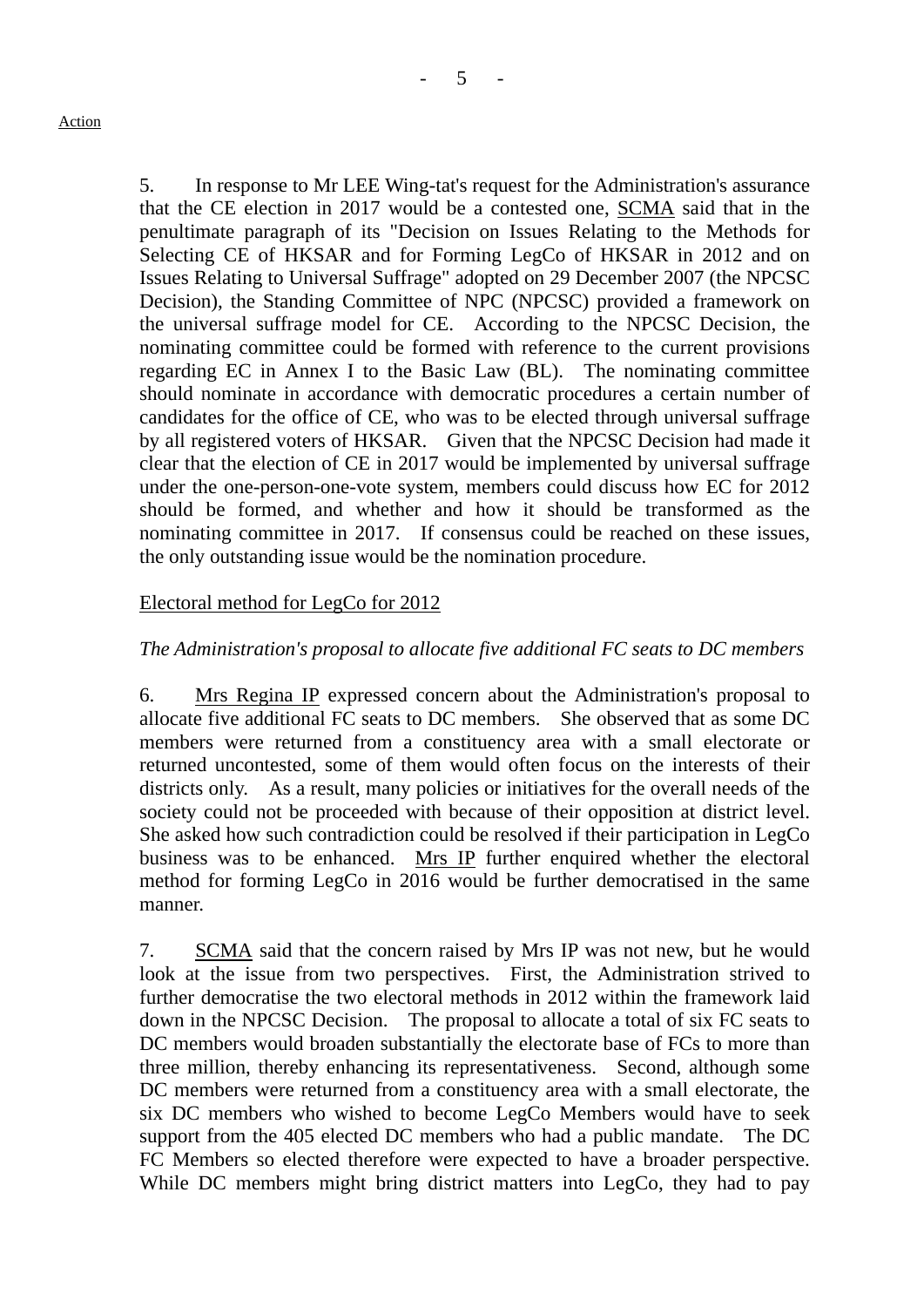regard to the well-being of Hong Kong people as a whole when dealing with territory-wide issues. The DC-cum-LegCo Members should be able to consider issues from both macroscopic and microscopic points of view. As regards the electoral method for forming LegCo in 2016, the CE returned in 2012 would have to work with the Fifth LegCo to deal with the issue.

8. Mrs Regina IP enquired about the method for elected DC members to elect among themselves the members to return as LegCo Members. SCMA responded that at present, the DC FC Member was returned by the first-past-the-post system. The Administration welcomed views from Members and the public on the method to return the six DC FC Members.

9. Mr LEE Cheuk-yan expressed dissatisfaction that the preliminary package of proposals in the Consultation Document had failed to provide a roadmap and a direction for the implementation of universal suffrage in Hong Kong. He considered the Administration's proposal to allocate the five additional FC seats to DC Members retrogressive. Mr LEE asked whether it was the intention of the Administration to turn all the 35 FC seats into DC FC seats in 2020 and denied voters of the right to elect the 35 LegCo Members directly.

10. SCMA said that he could not agree that the preliminary package of proposals in the Consultation Document in respect of the LegCo election was retrogressive. The democratic elements of LegCo as a matter of fact would be enhanced with an addition of 10 seats whose Members would be returned by GCs through direct or indirect elections. For the five additional FC seats allocated to DC members, they were returned through election from among elected DC members who had a public mandate. The NPCSC Decision had already made it clear that universal suffrage could be implemented for the CE election and LegCo election in 2017 and 2020 respectively. From the present time until 2020, there would be two LegCo elections to be held in 2012 and 2016. Incumbent Members, if returned in these two elections, would continue to be involved in the discussion and decision on the models for implementing universal suffrage for forming LegCo. The current-term Government, which was only authorised to determine the two electoral methods in 2012, had not formulated any proposals for the LegCo election in 2020.

11. Dr PAN Pey-chyou expressed support for the preliminary package of proposals in the Consultation Document. However, he was concerned that DC members who wished to become DC FC Members might try to bring up more issues relating LegCo business for discussion in DCs, resulting a dilution of the functions of DCs.

12. SCMA responded that the proposal to allocate the five additional FC seats to DC members sought to provide more opportunities for political talents to participate in LegCo business, and to enhance the communication between LegCo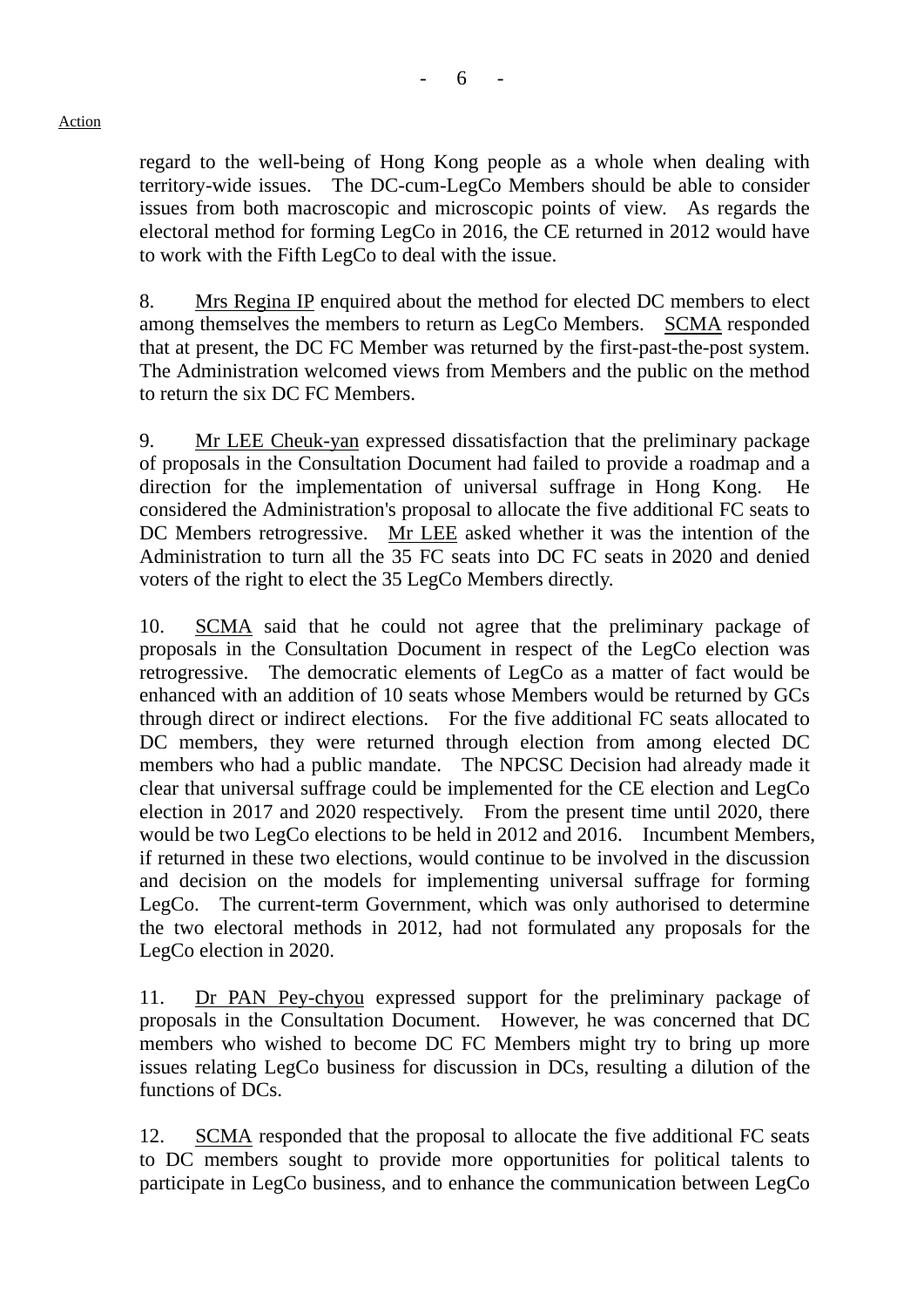and DCs. Broadening the scope for political participation would be conducive to the constitutional development of Hong Kong in the long term. As it had been the Administration's established practice to consult DCs on major policy issues, there was no question of the functions of DC being diluted as a result of the addition of five DC FC seats.

13. Dr PAN Pey-chyou asked whether a DC member could retain his DC FC seat in LegCo if he or she was disqualified from office because of misconduct. Pointing out that a DC FC Member serving the Fifth LegCo from 2012 to 2016 would cease to be a DC member in 2015 as there was a time lag between a LegCo election and a DC election, he further asked whether that DC member would be disqualified as a DC FC Member in the last year of his four-year tenure.

14. SCMA explained that whether a DC FC Member could retain his seat in LegCo when he ceased to be a DC member would depend on whether he still maintained substantial connection with the sector he represented. BL 79 provided the conditions under which a LegCo Member could be disqualified from office.

15. Mr CHEUNG Man-kwong said that if the Administration was sincere about implementing universal suffrage for forming LegCo, it should have followed the principle of gradual and orderly progress by broadening the electorate base of FCs in 2012. The Administration, however, had refused to replace corporate votes with individual votes merely on the grounds that the process would be too complicated and the interests of many different sectors and individuals would be involved. In his view, the Administration was making excuses to protect the interests of the privileged groups.

16. SCMA explained that the process of replacing corporate votes with "director's/executive's/association's/individual votes" was indeed complex. Take the proposal to replace one corporate vote with six directors' votes as an example, the proposal was likely to attract different reactions from various sectors and individuals. It would not be easy for the community to reach consensus on the matter.

17. Mr CHEUNG Man-kwong said that the proposal to allocate five additional FC seats to DC members should be further democratised. He suggested that the six DC FC Members, instead of being elected from among elected DC members themselves, should be elected by 3.3 million registered voters of the 18 DCs. The candidates running in the election for the six DC FC seats should be nominated by DC members, and the electorate of three DCs with 550 000 voters would each elect one DC FC Member. Mr CHEUNG considered that the community would have greater confidence that universal suffrage for forming LegCo would be implemented in 2020 if such proposal was adopted to broaden the electorate base of FCs as it would greatly enhance the representativeness of LegCo.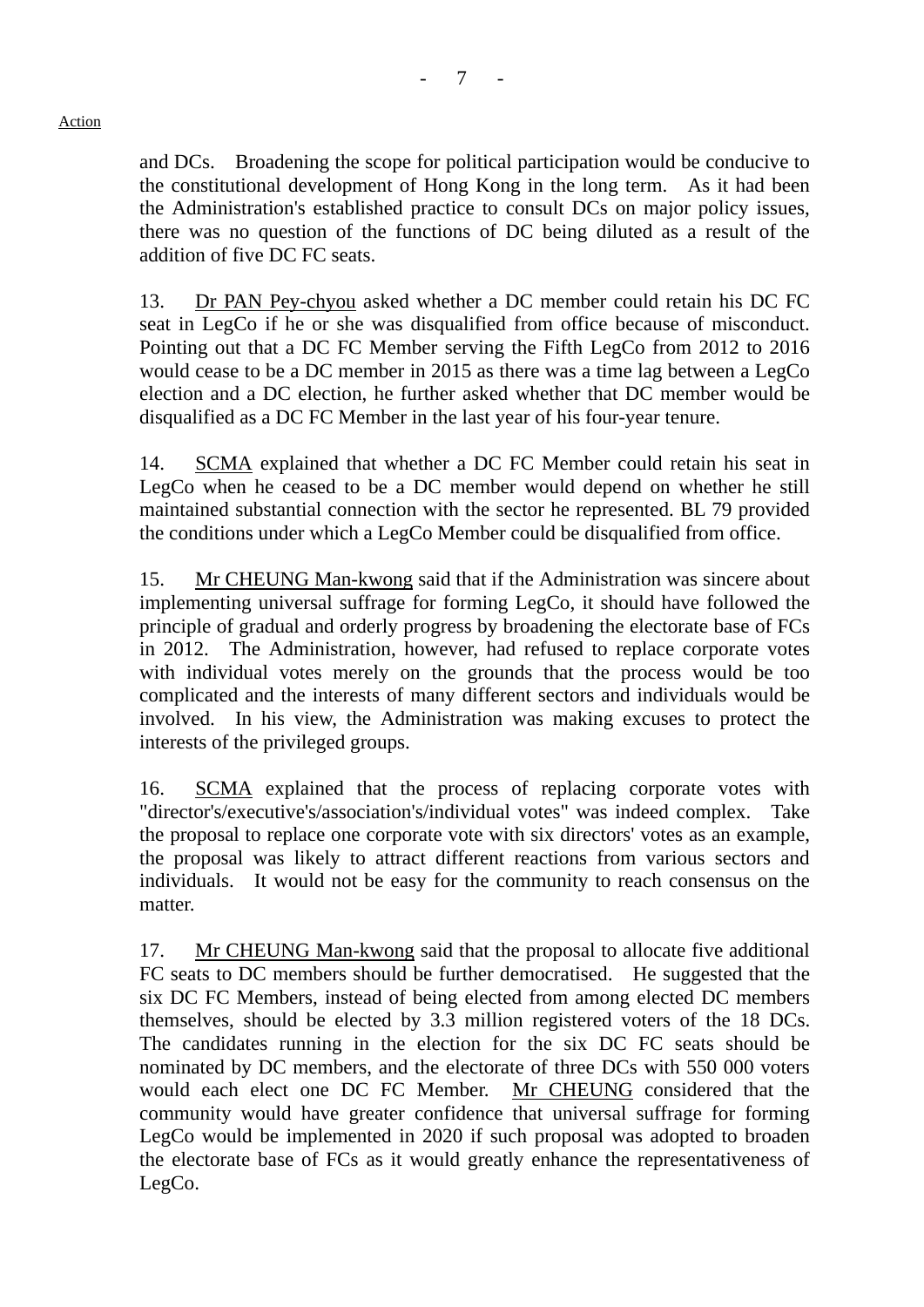18. SCMA said that although each constituency area of DCs had a population of only 17 000 residents, the total electorate of the 405 constituency areas was 3.3 million. The preliminary package of proposals in the Consultation Document had already enhanced the democratic elements of the LegCo election. The Administration, however, would study Mr CHEUNG's proposal along with other proposals put forward during the public consultation exercise.

19. Mr Paul TSE said that if the objective of the preliminary package of proposals in the Consultation Document was to broaden the electorate base for injecting more democratic elements, creating a FC for women not in employment should also be a viable method for the Administration to consider.

20. Ms Cyd HO said that the purpose of further democratising the two electoral methods was to enhance the accountability of the Government and LegCo to the people of Hong Kong. While the preliminary package of proposals in the Consultation Document claimed that the electorate base of DCs was 3.3 million, each DC member in fact was accountable to only 17 000 residents. In addition, the DC member who was returned to EC or to LegCo was indirectly elected. He or she would be accountable to the political party or the power organ behind which made him or her won in the election. Ms HO further said that the NPCSC Decision had not ruled out the possibility of broadening the electorate base of FCs to cover 3.3 million electors. She enquired why the Administration had not pursued that possibility.

21. SCMA said that the 405 elected DC members were accountable to 3.3 million voters. Any corrupt and illegal conduct during elections would be subject to the regulation by the Independent Commission Against Corruption. As regards Ms HO's proposal to broaden the electorate base of the 28 FCs to 3.3 million in 2012, SCMA pointed out that it was tantamount to implementing universal suffrage for forming LegCo in 2012 which was not consistent with the NPCSC Decision.

22. Ms Audrey EU asked whether amendments to Annex II to BL would be required if the electorate base of FCs was broadened by allowing the existing 226 000 FC electors to cast one vote each to return 30 FC Members; if not, whether the relevant legislative proposal would only require a majority support rather than a two-thirds majority support in LegCo.

23. SCMA responded that theoretically, the proposal put forth by Ms EU would only require amendments to the relevant local legislation and the majority support of all LegCo Members. Different sectors of the community, however, would have views on the proposal and would need to be consulted for consensus to be formed.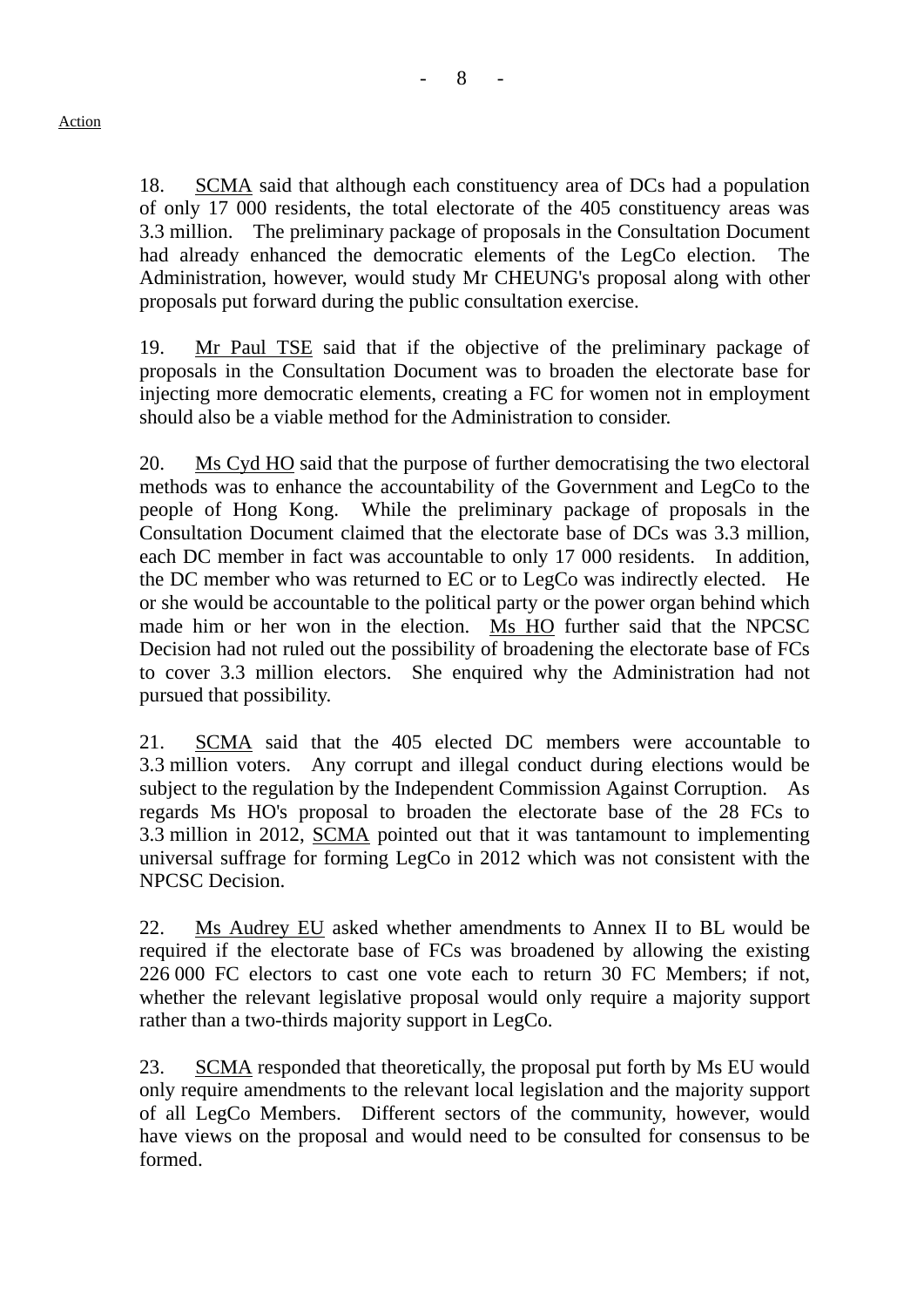24. Mr LAU Kong-wah said that the public had conveyed two messages after learning lessons from the 2005 proposed package. First, constitutional development should move forward rather than being stalled. Second, the ambition to democratise the two electoral methods in one go could stall development. He urged the Administration to take proactive action to explain in detail to the public the preliminary package of proposals in the Consultation Document and the importance to take a step forward. Mr LAU considered that the comments about the preliminary package of proposals in the Consultation Document being retrogressive unfounded. In his view, the preliminary package of proposals in the Consultation Document was an improvement over the 2005 proposed package in that a timetable for universal suffrage had already been secured and appointed DC members were excluded from returning all DC seats in EC and LegCo. As a former DC member, he could speak from experience that engaging in district matters was a first step to his political career. He had accumulated useful experience at district level which helped him deal with LegCo business. He held the view that the calibre of DC members was not necessarily lower than that of LegCo Members.

# *Retention or abolition of FCs*

25. Dr Margaret NG considered that it was not meaningful to discuss the preliminary package of proposals in the Consultation Document as it was merely a rehash of the 2005 proposed package. It was obvious that the Administration had no intention to abolish the FC system or to further democratise the electoral system in Hong Kong. Dr NG said that she did not ask for abolition of FCs in 2012. If the Administration was willing to make a firm statement in principle that the FC system would be abolished for implementing universal suffrage for LegCo in 2020, the controversy would have been resolved. She expressed dissatisfaction that while CS had admitted that the existing FC system did not comply with the principles of universality and equality, the Administration had suggested in the Consultation Document adding five new FC seats, which would only pose further hurdles for consensus to be reached for the ultimate abolition of all FC seats.

26. Dr Margaret NG further pointed out that while the NPCSC Decision stipulated that the 50:50 ratio for Members returned by FCs and GCs shall remain unchanged for 2012, it had not stated that the number of FCs could not be reduced. In order to avoid the pace of Hong Kong's constitutional development being held back, some academics had suggested various possible means to enhance the democratic elements in the two electoral methods for 2012 within the frame work laid down in the NPCSC Decision, such as setting up a bicameral legislature, abolishing "corporate votes" and broadening the electorate base of FCs. The Administration, however, did not take heed of these suggestions. Dr NG remarked that the preliminary package of proposals in the Consultation Document was a deception, and one would get nowhere trying to compromise with the Administration.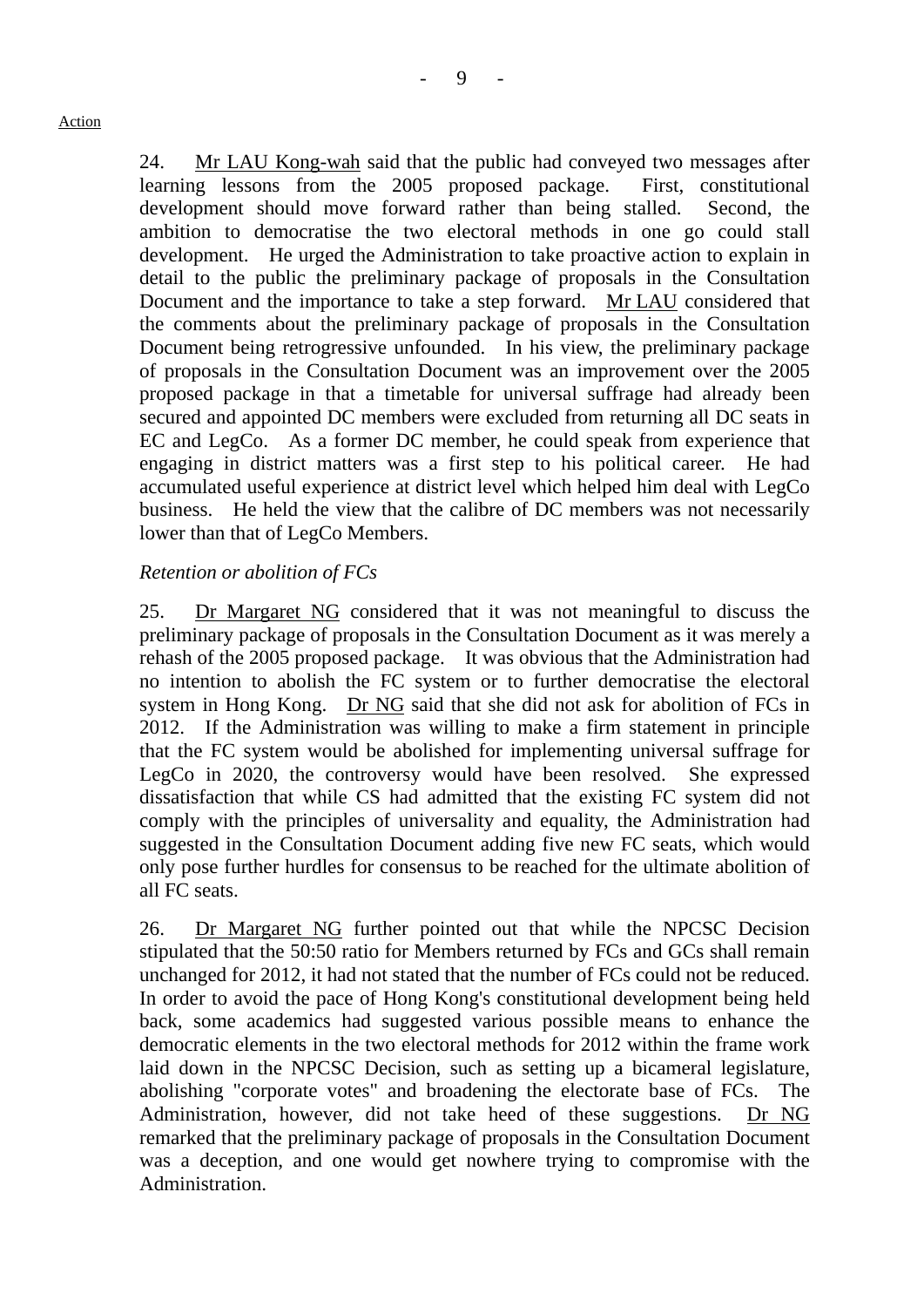27. SCMA responded that the preliminary package of proposals in the Consultation Document would inject new democratic elements into the two electoral methods for 2012. Increasing the number of LegCo seats from 60 to 70 would broaden the scope of political participation and adding five FC seats to be returned through election among elected DC members would broaden the electorate base of FCs to cover 3.3 million voters. The NPCSC Decision had made it clear that FC seats would not be abolished in 2012. There was ample time between the present time and 2020 for the community to discuss the specific model for implementing universal suffrage for LegCo in accordance with the principles of universality and equality.

28. Mr LEE Wing-tat said that the preliminary package of proposals in the Consultation Document was retrogressive as it had failed to address a number of issues including abolishing appointed DC seats, broadening the electorate base of FCs, and conflicting roles to be played by DC FC Members. Mr LEE said that the Administration's position that the current-term Government would not deal with the CE election in 2017 and the LegCo election in 2020 was not appropriate. As a leader with political foresight, apart from assuring the people of Hong Kong that the CE election in 2017 would be a contested one, CE should give an undertaking on behalf of the current-term Government that all FC seats would be abolished for the implementation of universal suffrage for forming LegCo in 2020.

29. SCMA said that since the introduction of the 2005 proposed package, the Administration had made progress in a number of areas. Apart from securing a timetable for implementing universal suffrage from NPCSC, the Administration had strived for maximum room to enhance the democratic elements in the two electoral methods in 2012 by putting forward the preliminary package of proposals in the Consultation Document. On the electoral method for forming LegCo by universal suffrage, SCMA said that any proposal to abolish FCs would require support from incumbent FC Members. He considered it very difficult to reach consensus on the matter at this stage.

30. Mr LEUNG Kwok-hung said that there was no political system in the world where half of its legislators were returned by small circle election. He considered that the FC system did not have any use and should be abolished.

31. Mr Paul TSE, however, remarked that the brand-new concept of "One Country, Two Systems" had been implemented in Hong Kong for more than a decade and no one had doubted its value. By the same logic, non-existence of the FC system in other jurisdictions did not necessarily mean that the system per se had no value for Hong Kong given the unique situation in the territory.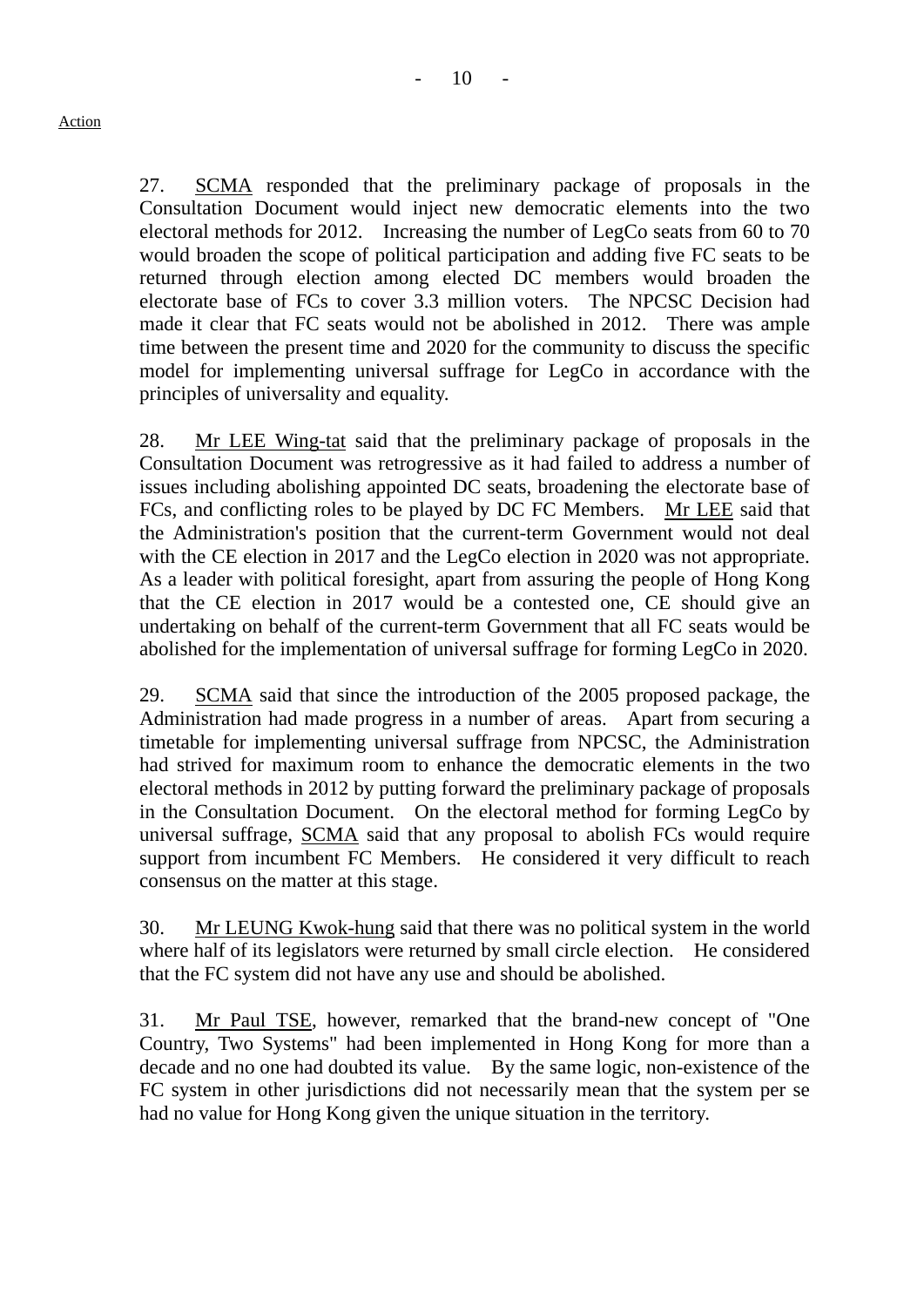32. Ir Dr Raymond HO queried why the retention of FCs and the implementation of universal suffrage should be mutually exclusive. He pointed out that BL was silent on the future of FCs when universal suffrage was implemented. He also queried whether the creation of 5 DC FC seats in LegCo was inconsistent with the principle of balanced participation, given that DC FC Members would account for one-sixth of FC Members. Ir Dr HO requested the Administration to provide a paper on the Administration's views on FCs.

33. SCMA said that the Administration had not formed any view on the future of FCs when universal suffrage for LegCo was implemented in 2020. There were views among the community that FCs should be abolished, but there were also views that FCs should be retained. Although one-sixth of FC seats would be taken by DC members under the preliminary package of proposals in the Consultation Document, broadening the electorate base would pave the way for the implementation of universal suffrage. SCMA added that the Commission on Strategic Development had issued discussion papers relating to FCs and he would re-submit these papers for members' information if necessary.

34. Mr Jeffrey LAM said that the constitution of LegCo by GC and FC seats was developed after careful consideration and he wondered why some Members perceived the FC system as a weirdo. He expressed dissatisfaction about the conspiracy theory raised by some members that some power organs had manipulated the election behind the scene. Mr LAM considered that such remarks would only divide the community and would not be conducive to constitutional development. As members of the public recognised the contribution of FC Members and the merits of balanced participation, he considered that the FC system should be retained, albeit in some other form with changes to its electoral method, when universal suffrage was implemented for forming LegCo.

35. Professor Patrick LAU said that Members' views on the future of FCs remained divided. Some Members advocated its retention but some Members advocated its abolition. As the Administration had only three months to conduct the consultation exercise, he doubted whether consensus could be reached within such a short timeframe.

36. SCMA responded that some pan-democratic Members held the view that if FCs would be retained in 2012, its electorate base must be broadened. Some Members had suggested broadening the electorate of FCs to 3.3 million which, in the Administration's view, would change the nature of FCs. To strike a balance, the Administration suggested retaining the 28 FCs and stopped adding traditional FC seats. It proposed to add more LegCo seats to broaden the scope of political participation while maintaining the half-and-half ratio between Members returned by FCs and Members returned by GCs through direct election in accordance with the NPCSC Decision. According to the Administration's proposal to allocate the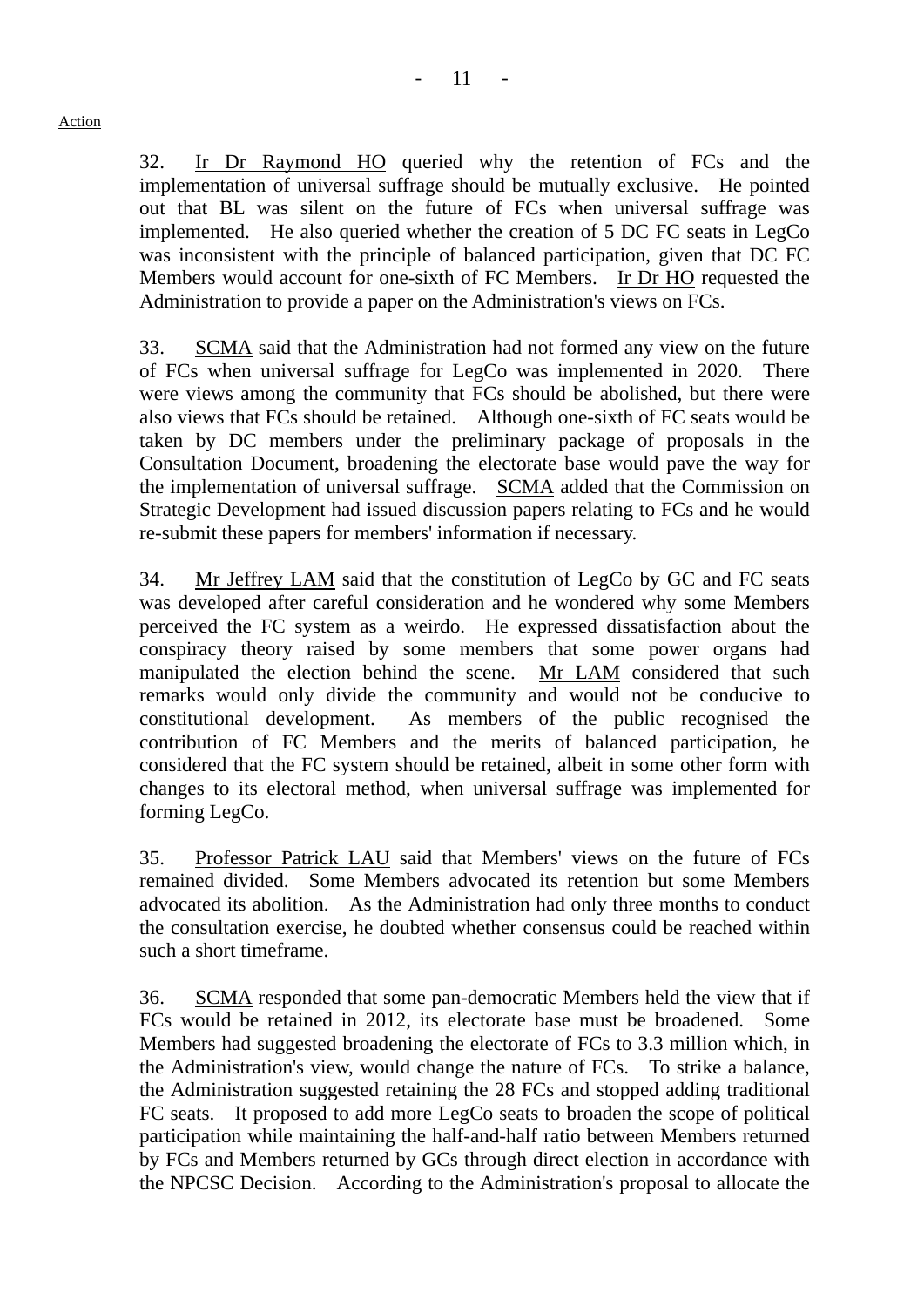five additional seats to elected DC members, the composition of directly elected seats would increase from 50% to 58.5% with the addition of five DC FC Members. It had set the direction to further democratise the electoral system before the implementation of universal suffrage for forming LegCo in 2020.

37. Mr Jeffrey LAM enquired how Hong Kong could maintain the principle of balanced participation in the CE and LegCo elections.

38. SCMA explained that balanced participation meant that the interests of different sectors of the community would be represented in LegCo. In the CE election in 2012, the proposal to expand the membership of EC and to maintain the proportion of members of the four sectors would be able to achieve balanced participation. Balanced participation would be maintained if the nominating committee would be transformed from EC in the CE election in 2017. In the LegCo election in 2012, the NPCSC Decision stipulated that the half-and-half ratio between Members returned by FCs and GCs through direct election should remain unchanged. As to whether balanced participation could be maintained in the 2020 LegCo election when universal suffrage was implemented, it would require the concerted effort of the relevant parties concerned.

39. Dr Philip WONG enquired how the principle of balanced participation would be realised when universal suffrage was implemented for the LegCo election.

40. SCMA said that over the years, there were diverse views within the community on the model for forming LegCo by universal suffrage. There were views that the FC seats should be abolished in one go and replaced by district-based seats returned by universal suffrage, i.e. the "one-person-one-vote" model. There were also views that the FC seats should be retained, but the electoral model should be changed, for example, by allowing FCs to nominate candidates for election by all voters of Hong Kong, i.e. "one-person-two-votes" model whereby each voter could cast one vote in the GC election, and the other in the FC election. For the "one-peron-31-votes" model, each voter could cast one vote in the GC election, and 30 votes in the FC election. However, there was concern as to whether the FC system on the basis of one-person-multi-votes would comply with the principles of universality and equality if there was restriction on the right to be nominated, i.e. the candidates must come from a particular sector. SCMA said that these issues were open to discussion.

- 41. Mr Abraham SHEK raised the following questions
	- (a) which BL provision stated that the existing FC system did not comply with the principles of universality and equality;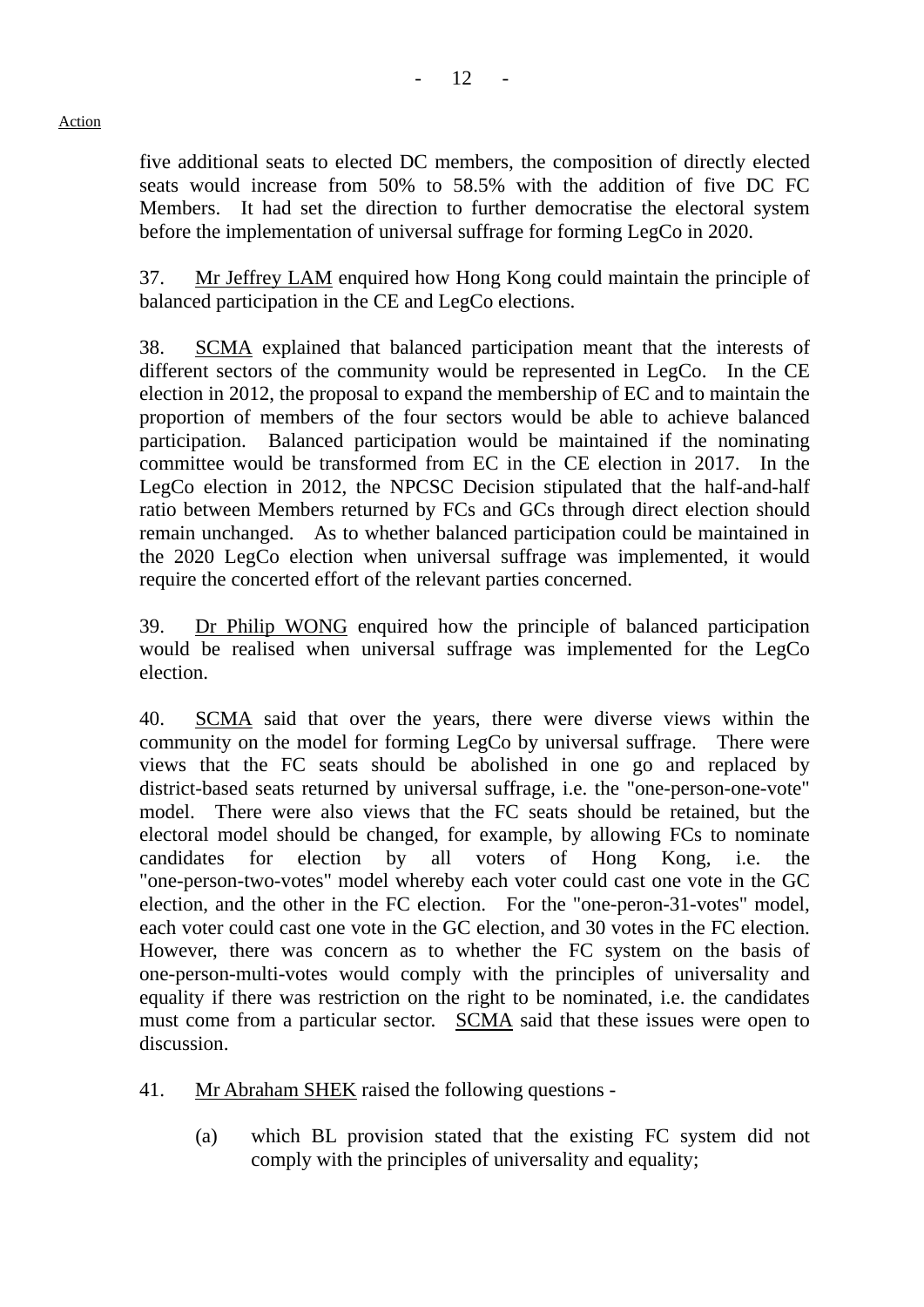- (b) whether the principle of balanced participation was inconsistent with the principles of universality and equality and, if so, why the NPCSC Decision stated that FCs should be retained; and
- (c) whether the principle of balanced participation would be rendered ineffective in certain stage of constitutional development.
- 42. SCMA responded that
	- (a) while BL 45 and BL 68 stipulated clearly that Hong Kong shall attain the ultimate aim of selecting CE and forming LegCo by universal suffrage, the provisions had not elaborated on the principles of universality and equality;
	- (b) the Green Paper on Constitutional Development published by the Administration in July 2007 (the Green Paper) had covered the concepts and principles of universal suffrage. The concept of "universal suffrage", as generally understood internationally, should include the principles of universality and equality. As far as individual jurisdiction was concerned, while conforming to the general international understanding of universal suffrage, it could also develop its electoral system having regard to the particular needs and aspiration of its people, the uniqueness of its socio-economic situation, and its historical realities;
	- (c) the ultimate aim of universal suffrage for Hong Kong's constitutional development originated from BL, not the International Covenant on Civil and Political Rights (ICCPR). Article 25(b) of ICCPR stipulated that "Every citizen shall have the right and opportunity …. to vote and to be elected at genuine periodic elections which shall be by universal and equal suffrage and shall be held by secret ballot, guaranteeing the free expression of the will of the electors." Upon the ratification of ICCPR in 1976, a reservation had been made not to apply Article 25(b) to Hong Kong. After the establishment of HKSAR, in accordance with the notification of the Central People's Government (CPG) to the United Nations Secretary-General in June 1997 and BL 39, the reservation continued to apply to HKSAR;
	- (d) in the process of attaining the ultimate aim of universal suffrage and in designing a model for implementing universal suffrage, the following principles on constitutional development under BL had to be adhered to -
		- (i) balanced participation of different sectors of society;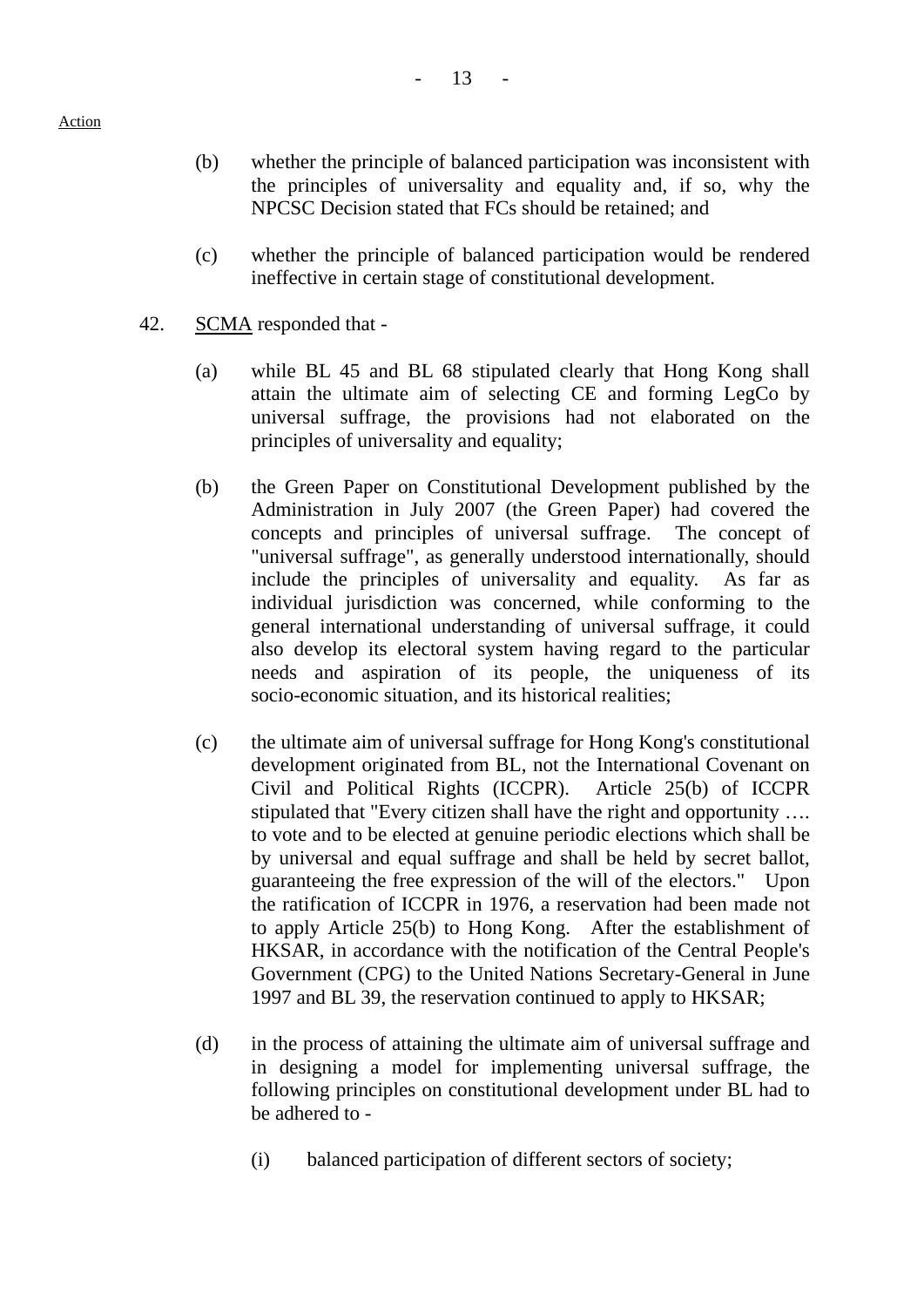- (ii) facilitating the development of the capitalist economy;
- (iii) gradual and orderly progress;
- (iv) appropriate to the actual situation in HKSAR; and
- (e) the NPCSC Decision provided a timetable for implementing universal suffrage for the CE and LegCo elections. It had also stipulated that the half-and-half ratio between Members returned by FCs and GCs through direct election should remain unchanged for the LegCo election in 2012.

43. Mr LEE Cheuk-yan expressed regret at Mr Abraham SHEK's remarks on universal suffrage. He considered that Mr SHEK's query on the international principles of universality and equality indicated that he and those he represented were holding on the vested interests brought about by the FC system.

44. Ms Audrey EU asked about the Administration's view on the remarks made by Miss Maria TAM, member of the HKSAR Basic Law Committee, that the principle of universal suffrage was subject to the interpretation of NPCSC. SCMA responded that he was not in a position to comment on the remarks made by Miss TAM. In order to amend the two electoral methods, it was necessary to go through the "five-step mechanism" as stated in paragraph 1.03 of the Consultation Document. In this connection, consensus within Hong Kong and consensus of NPCSC would be required in order to take forward constitutional development.

45. Referring to Annex V to the Consultation Document which demonstrated clearly that the voting right of each voter was unequal, Ms Audrey EU enquired how the voting right of each voter would be made equal in accordance with the principles of universality and equality under the "one-person-two-votes" model.

46. SCMA responded that the Administration had not formed any view on the model for the election of LegCo Members by universal suffrage. "one-person-two-votes" model was one of the proposals put forward to the Administration. There were views that changes could be introduced to make the FC electoral method consistent with the principles of universality and equality.

Consultation and legislative timetable

47. Mr WONG Kwok-hing enquired about the working timetable for the public consultation and legislative process for the two electoral methods in 2012.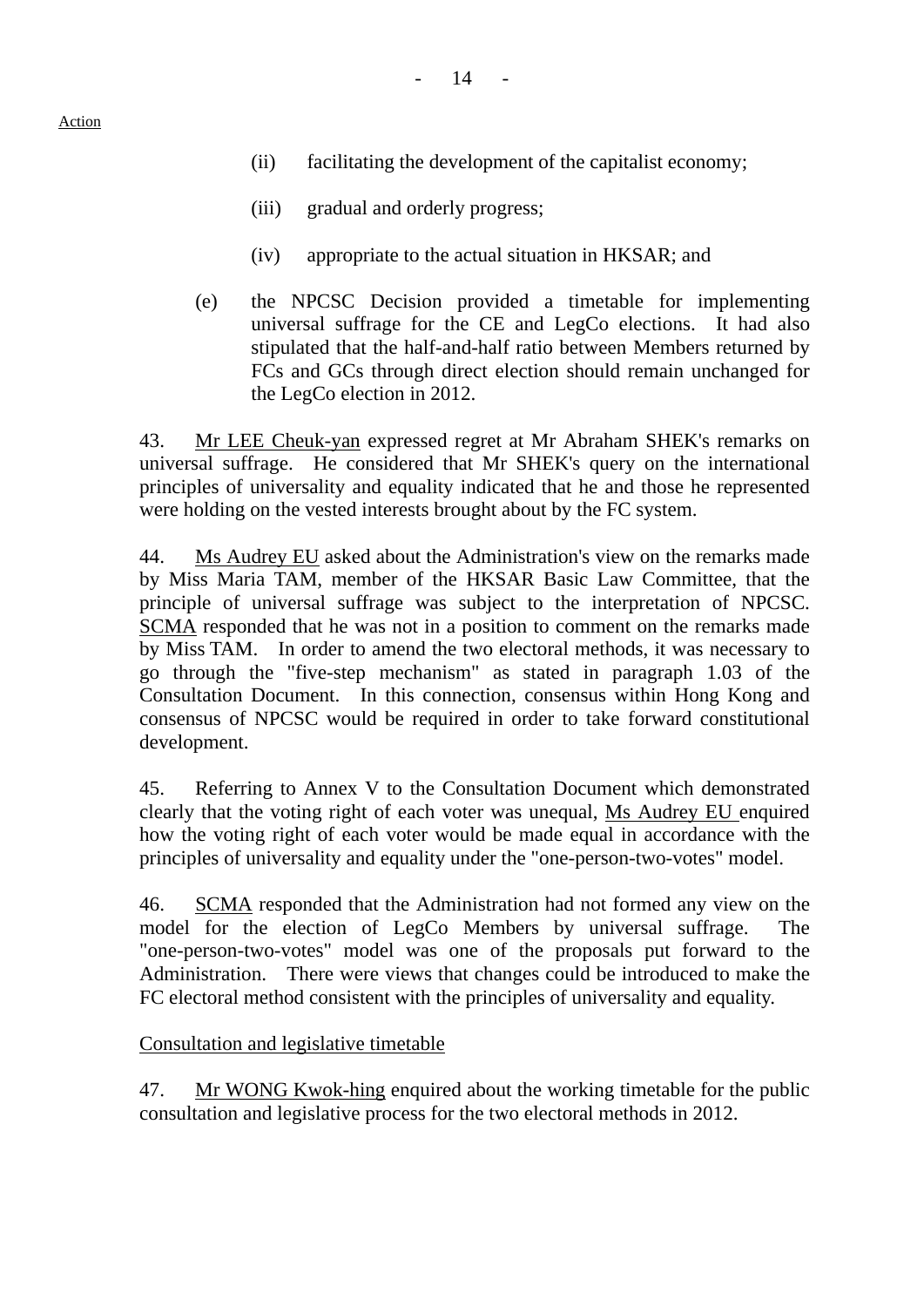- 48. SCMA responded that
	- (a) the public consultation would end on 19 February 2010 following which the Administration would summarise all the views received. The time required for summarising the views would depend on the number of submissions and the diversity of views received from the public;
	- (b) after summarising the views received, the Administration would formulate a proposed package for the two electoral methods. The proposed package and the draft motions concerning the amendments to Annexes I and II to BL would be presented to LegCo for consideration; and
	- (c) if the above two steps could be completed before the summer of 2010, drafting of the relevant amendments bills would commence in the fourth quarter of 2010.

49. Mr Albert HO said that according to the opinion surveys conducted by the Government and tertiary institutions, the community by and large supported the implementation of dual universal suffrage in 2012. If that could not be achieved, the public would settle for the timeframe set out in the NPCSC Decision provided that the method for electing CE by universal suffrage would not include a screening process and the electoral method for forming LegCo by universal suffrage would not include the FC system. Mr HO expressed disappointment that the Consultation Document had not reflected the aspiration of the community in this regard. He was also disappointed that the Government only intended to summarise and conclude any views relating to universal suffrage received during the public consultation exercise for reference by the fourth term CE and the Fifth LegCo. Mr HO urged the Administration to reflect faithfully to CPG the aspiration of the community for universal suffrage in the coming two years, instead of simply forwarding the documents for NPCSC for the record.

50. SCMA said that the Administration had all along kept CPG informed of the developments in Hong Kong in respect of constitutional development. The following documents had been forwarded to CPG since 2004: the five reports published by the Constitutional Development Task Force together with submissions received, the Green Paper, and the "Report on the Public Consultation on Constitutional Development and on whether there is a need to amend the methods for selecting CE of HKSAR and for forming LegCo of HKSAR in 2012" together with the submissions received, etc. In accordance with BL and "The Interpretation by NPCSC of Article 7 of Annex I and Article III of Annex II to BL of HKSAR of the People's Republic of China" promulgated on 6 April 2004, it was necessary to go through the "five-step mechanism" for amending the two electoral methods, including reporting the relevant bill by CE to NPCSC for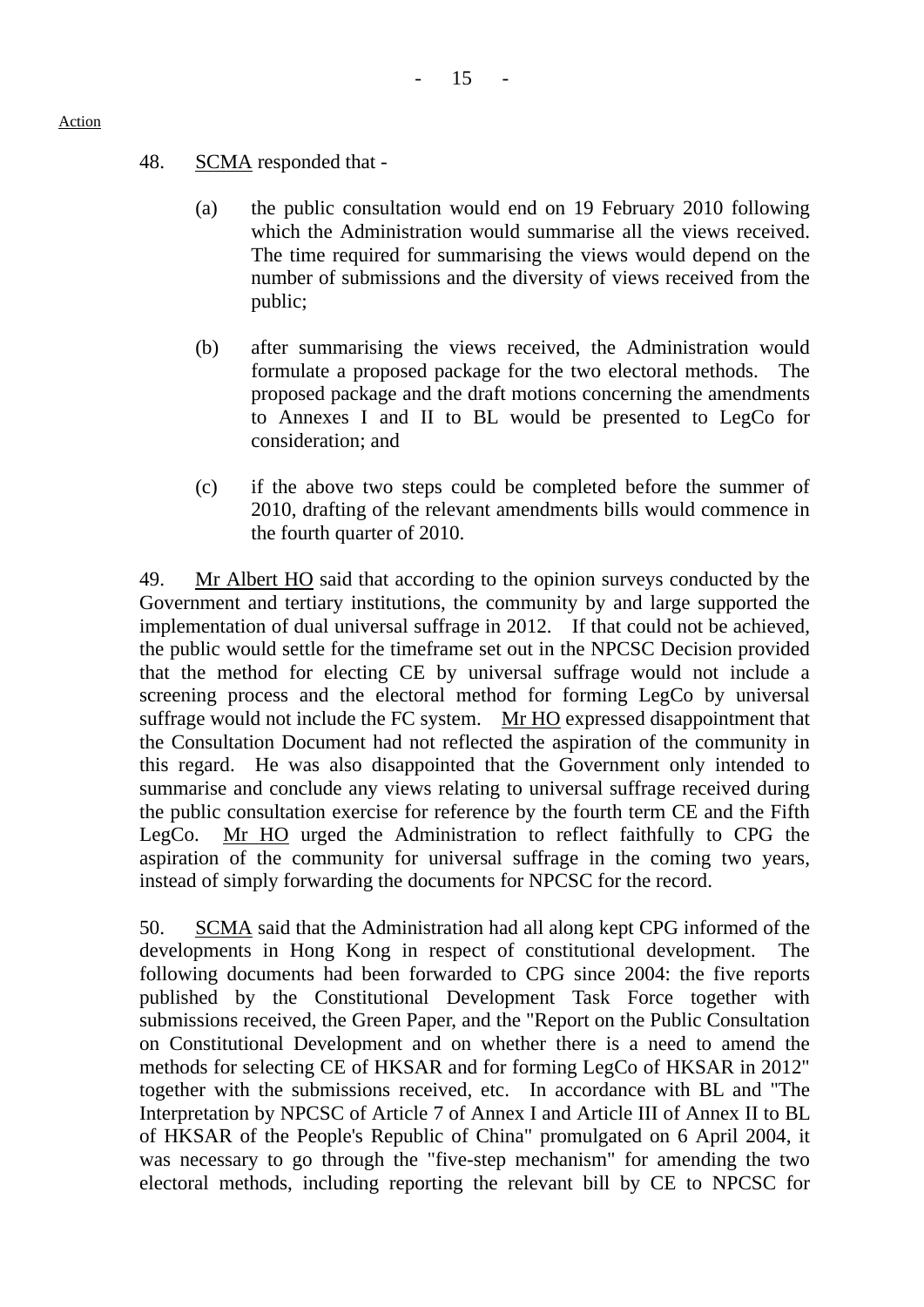approval or for the record, as set out in paragraph 1.03 of the Consultation Document. According to the NPCSC Decision, the current-term Government was only authorised to deal with the two electoral methods in 2012. Noting that some political parties and groups in LegCo and some individuals and organisations in the community would like to discuss universal suffrage models as soon as possible, the Government therefore would summarise and conclude any views relating to universal suffrage received during the public consultation exercise. These views would serve as reference for the HKSAR Government to be formed in 2012 and 2017 for dealing with the issue of universal suffrage for the CE and LegCo elections.

51. Ms Emily LAU said that she had attended a forum on constitutional development organised by the Hong Kong Polytechnic University and the City University of Hong Kong. University students had expressed dissatisfaction at the forum that government officials had refused to attend. Students also enquired why the "three-step mechanism" for amending the two electoral methods as prescribed in BL had become the "five-step mechanism" referred to in paragraph 1.03 of the Consultation Document. Ms LAU said that those students supported the implementation of dual universal suffrage in 2012 and urged the Administration to have a dialogue with them.

52. SCMA said that the Administration welcomed views on the Consultation Document from any organisations. He said that the "five-step mechanism" for amending the two electoral methods was based on the NPCSC Interpretation made on 6 April 2004. In accordance with the Constitution of the People's Republic of China, NPC enacted BL, prescribing the systems to be practised in HKSAR, in order to ensure the implementation of the basic policies of the State regarding Hong Kong. As NPCSC was empowered to interpret BL under BL 158, the "five-step mechanism" was legally binding.

53. Mr Paul TSE expressed the view that universal suffrage was just an indicator of and should not be the ultimate goal for constitutional development. He pointed out that a number of key issues were raised in the Consultation Document which had far-reaching implications on the constitutional development of Hong Kong which should not be brushed aside. For instance, whether CE should be prohibited from having any political affiliation would impact on the development of political parties in Hong Kong. Mr TSE remarked that the requirement of two-thirds majority support for passing important motions was adopted world-wide, not only in BL. Not passing a motion relating to constitutional development was therefore the norm rather than the exception.

54. SCMA responded that the Administration was fully aware of the difficulties in gaining a two-thirds majority support and it would make the best endeavour to reach consensus with Members on the two electoral methods in 2012. However, it would take the concerted effort of the Executive, the Legislature and the public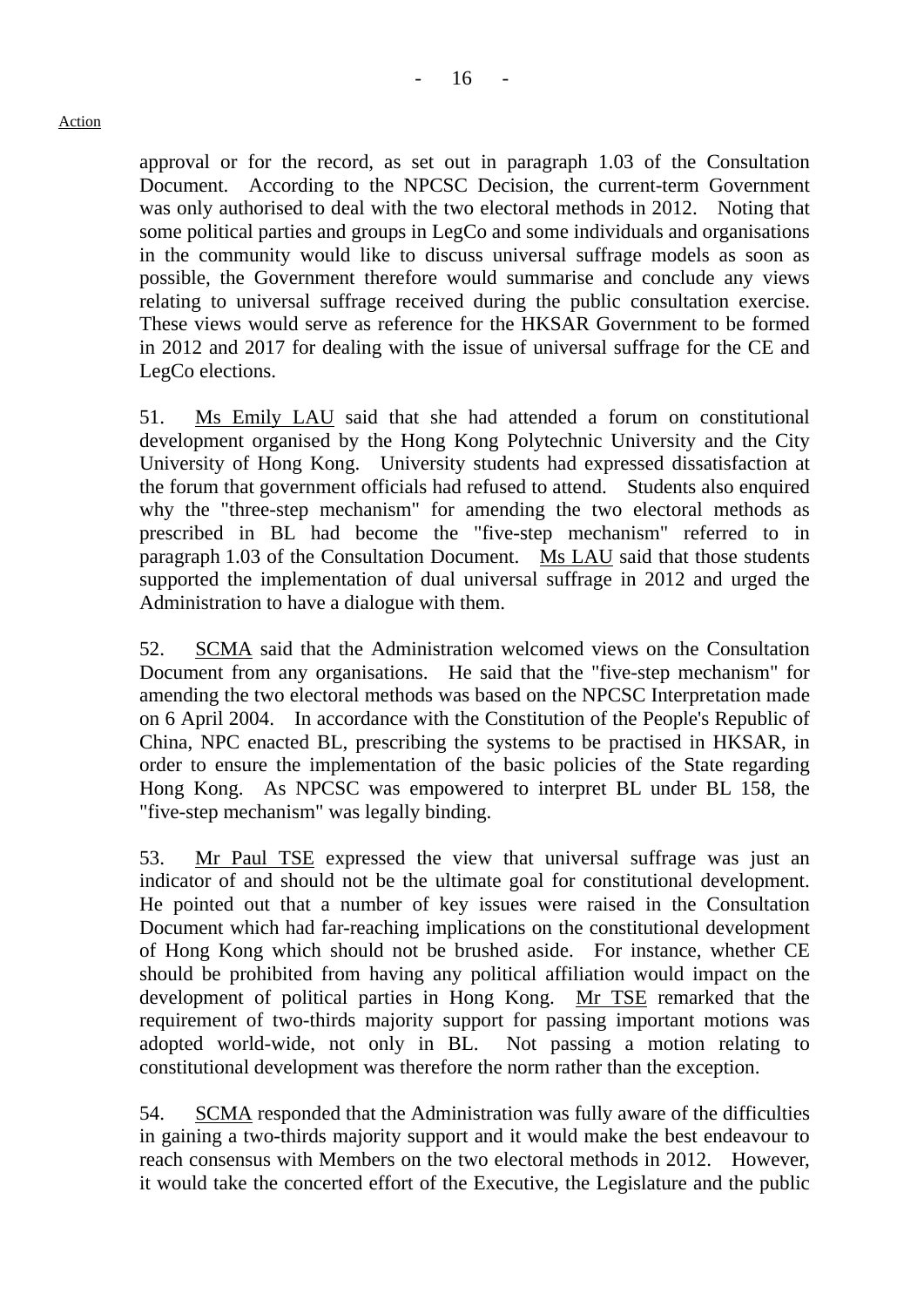to make real progress. If the Executive and Legislature could go through the mechanism for amending the electoral methods provided in Annexes I and II to BL this time round, it would lay a solid basis for amending the electoral methods when the two electoral methods would be further democratised in the future.

55. Mr Paul TSE enquired when the "five-step mechanism" would be triggered again for amending the electoral method for the LegCo in 2016 and the CE in 2017. SCMA replied that it would be decided by the CE elected in 2012.

# Resignation en masse of Members returned from five GCs

56. Mr WONG Kwok-hing expressed concern about the impact of the plan of some pan-democratic Members to bring about a so-called "de facto referendum" to demand for dual universal suffrage in 2012 through resignation of five GC Members (the resignation plan) on the consultation exercise and constitutional reform.

57. SCMA responded that the Administration would not take advantage of the fact that if the resignation plan was to be implemented, the total number of pan-democratic Members before the holding of the by-elections would not be adequate to veto the motions concerning the amendments to the two electoral methods in 2012. While the Administration would not take advantage of the situation, it would also not stall the consultation exercise and would table the two motions to LegCo for voting when it was ready to do so. In other words, the Administration would deal with the issue of by-elections, if arose, and the motions to amend the two electoral methods in 2012 in separate tracks.

58. Mr WONG Kwok-hing enquired about the estimated expenditure for arranging by-elections and whether it would require the funding approval of LegCo. The Chairman enquired about the time required to prepare for holding the by-elections if required.

59. SCMA responded that according to electoral law, the date to hold by-elections would be appointed by the Electoral Affairs Commission. Based on the experience in the 2007 Hong Kong Island GC by-election, it was held four months after the Clerk to LegCo made the declaration as to the existence of a vacancy in the membership of LegCo. Since the resignation plan would involve five GCs, preparation for the by-elections could take longer than four months, at a cost of \$150 million. He added that the Administration would account to LegCo the funding arrangements for the by-election.

60. Mr WONG Kwok-kin expressed concern whether the resignation plan would give rise to constitutional crisis, if LegCo Members had, in accordance with the aspiration of the community, voted down the funding proposal for conducting the by-elections.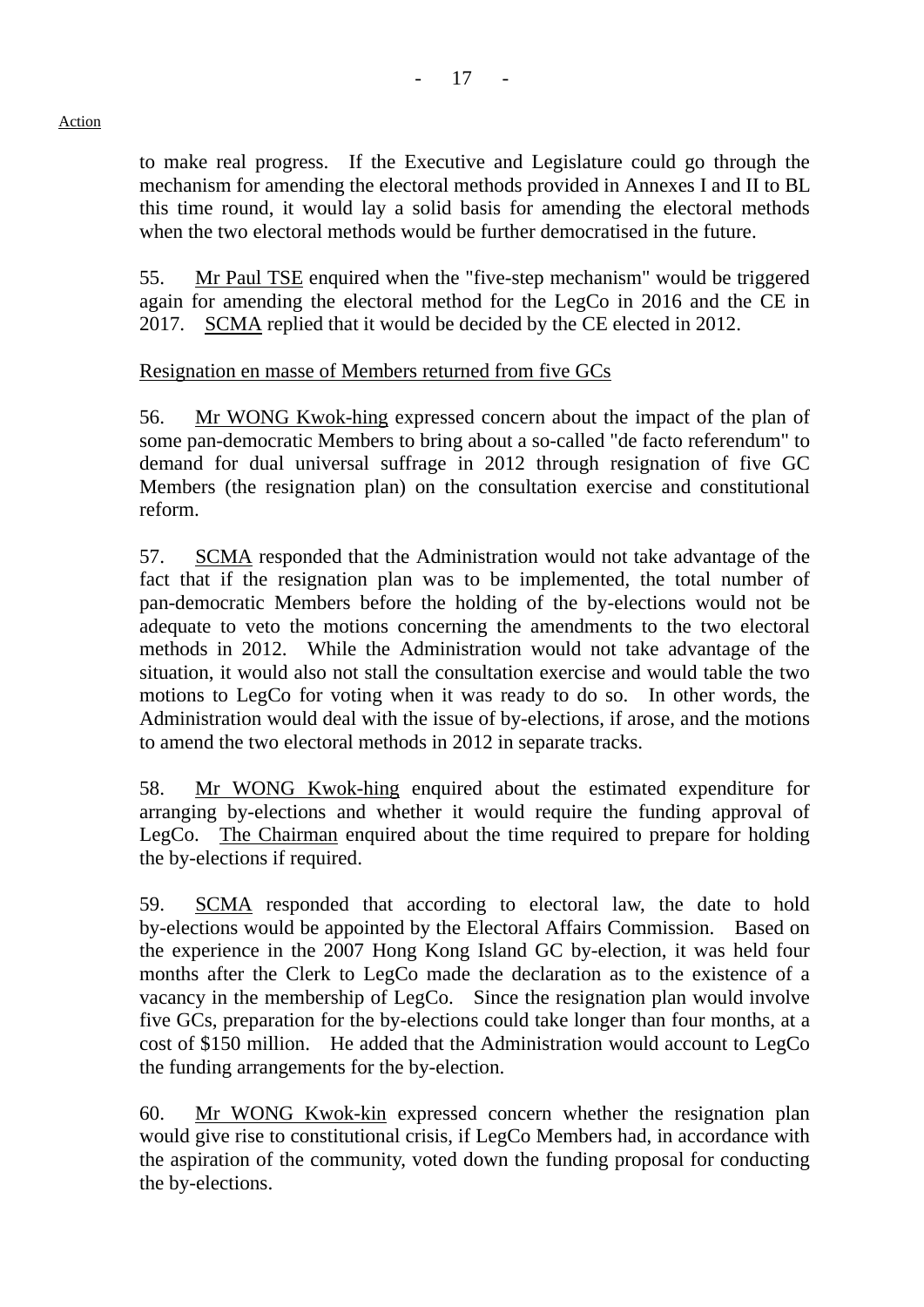61. SCMA responded that in serving the people of Hong Kong, the Administration had the constitutional responsibility to hold by-elections when vacancies arose in the membership of LegCo. Similarly, LegCo Members had the constitutional duty to reflect the views of the public and monitor the work of the Government, including taking forward the necessary amendments to the two electoral methods in 2012. The demand for dual universal suffrage in 2012, which was the theme of the resignation plan, had been thoroughly discussed following the promulgation of the NPCSC Decision. As regards the two motions to amend the two electoral methods in 2012, Members had the discretion to support or veto them when they were put forth to LegCo. The Administration hoped that Members would adopt a pragmatic approach and roll forward democracy by supporting the motions to amend electoral methods in 2012 to be put forth by the Administration. If Members chose otherwise, there was still the opportunity to pursue universal suffrage for the CE election in 2017 and the LegCo election in 2020. If pan-democratic Members, having considered all the aforementioned factors, decided to go ahead with the resignation plan, the Administration was duty bound to arrange by-elections in accordance with the requirements of BL and the LegCo Ordinance (Cap. 542) (LCO).

62. Dr Priscilla LEUNG said that many DC members had reflected to her that they supported the preliminary package of proposals in the Consultation Document. She expressed concern that if a Member resigned because of his or her political stance which was different from that of the Government, or because of the intention to attract media coverage, the Government would have no choice but to hold a by-election even though the Member would stand for the by-election. She said that the policy to allow resigned Members to run in by-elections should be reviewed to prevent any abuse. She considered that the resignation plan was a waste of public money and she would not support the funding proposal.

63. SCMA said that the funding arrangements for conducting by-elections arising from the resignation plan would be controversial. The Government, however, had the constitutional responsibility to conduct by-elections when there were vacancies in the membership of in LegCo. He drew Members' attention to BL 26 which stated that permanent residents of HKSAR should have the right to vote and the right to stand for election. Members who wished to amend LCO should ensure that any proposal to do so would comply with BL.

64. Mr LEUNG Kwok-hung said that the resignation plan sought to give an opportunity to Hong Kong people to express their view about implementation of universal suffrage. The remark that it was a waste of money was an insult to the people of Hong Kong.